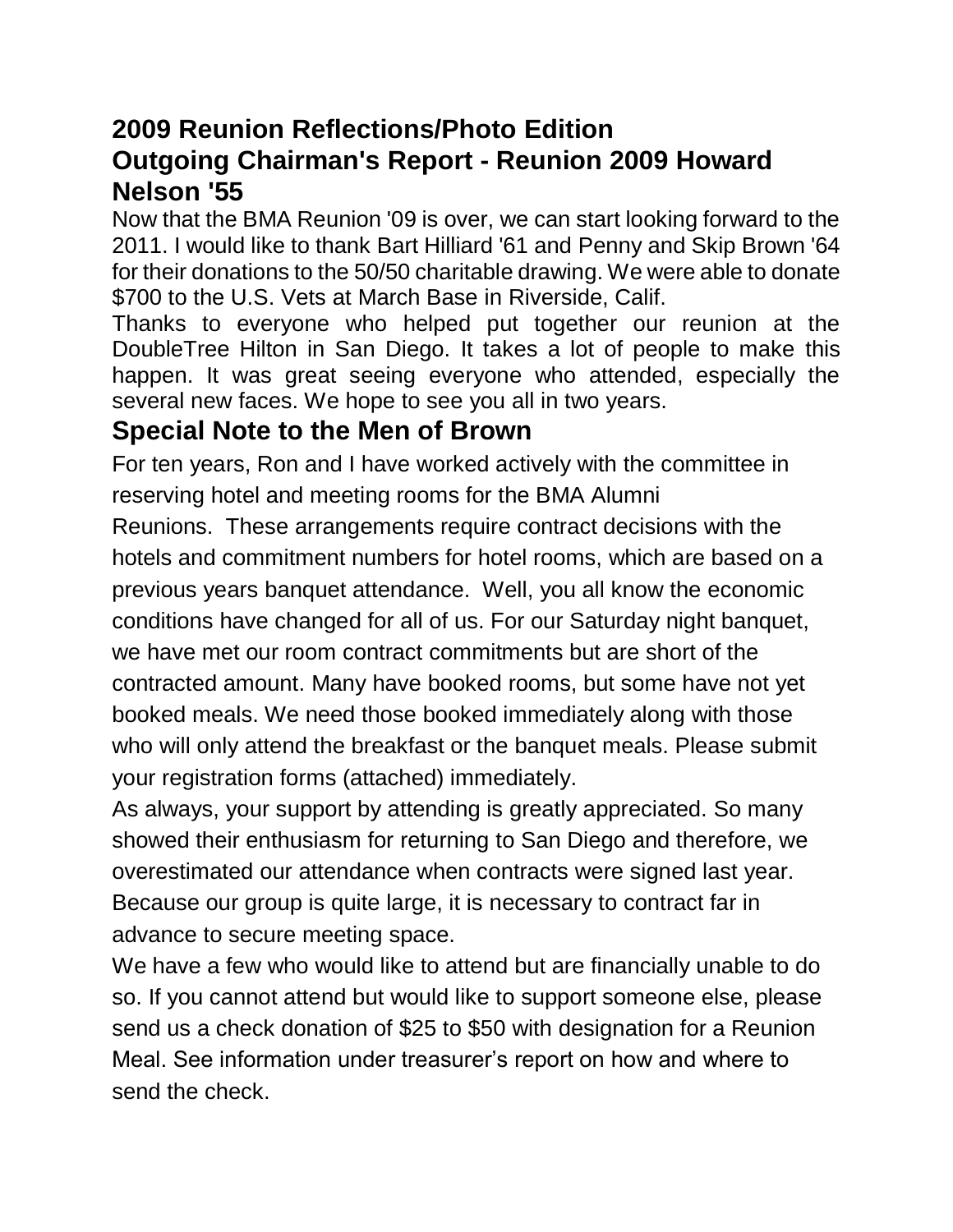-- Dotti Schloss (Ron JC50), Editor

## **Incoming Chairman's Report - Reunion 2011 Bob Downs '61**

I'm extremely honored to take the reins from Howard Nelson, who did an excellent job in heading our Alumni Association for the last two years. The BMA Reunion in San Diego was probably one of the more difficult ones due to the economic conditions we all find ourselves in at this time. Attendance seemed to be down a little but the enthusiasm of those who came from all over the U.S. more than made up for it. The meetings were well attended, as was the Memorial Service at the old school location in Pacific Beach. Finally, the evening session was thoroughly enjoyed by all. Thanks Howard!!!

I've been doing a lot of thinking and my main goals for this two-year term are as follows:

- Increase attendance of the Glendora Cadets.
- Create more activities that our spouses will love and participate in.
- Reduce the overall costs for the hotel and meals.
- Consider other locations including, but not limited to, Laughlin, Nev., Palm Springs, Calif., and Ensenada, Mexico (at Nice Saad's '56 lovely hotel, The San Nicolas.

Gary Moore '63 and I combined our efforts to produce detailed rosters. I have now assigned some projects to a few cadets to update these cadet rosters (get updated addresses, phone numbers and e-mail addresses) and to try to locate as many cadets as possible who we are "still searching for" using Google and other search engines. Hopefully most of this will be accomplished before our first BMA Alumni Association Committee Meeting in October. At that time, we will consider sending out a questionnaire/survey in order to receive your input.

## **INCOMING CHAIRMAN'S REPORT**

As you can see, there is a lot of work ahead and volunteers are encouraged to contact me, Dotti Schloss, or another committee member. We need you!! I've attended every alumni reunion since 1993 except for two. I only say this because I want to encourage you to start saving so you can attend the next one. Each Reunion several, who have never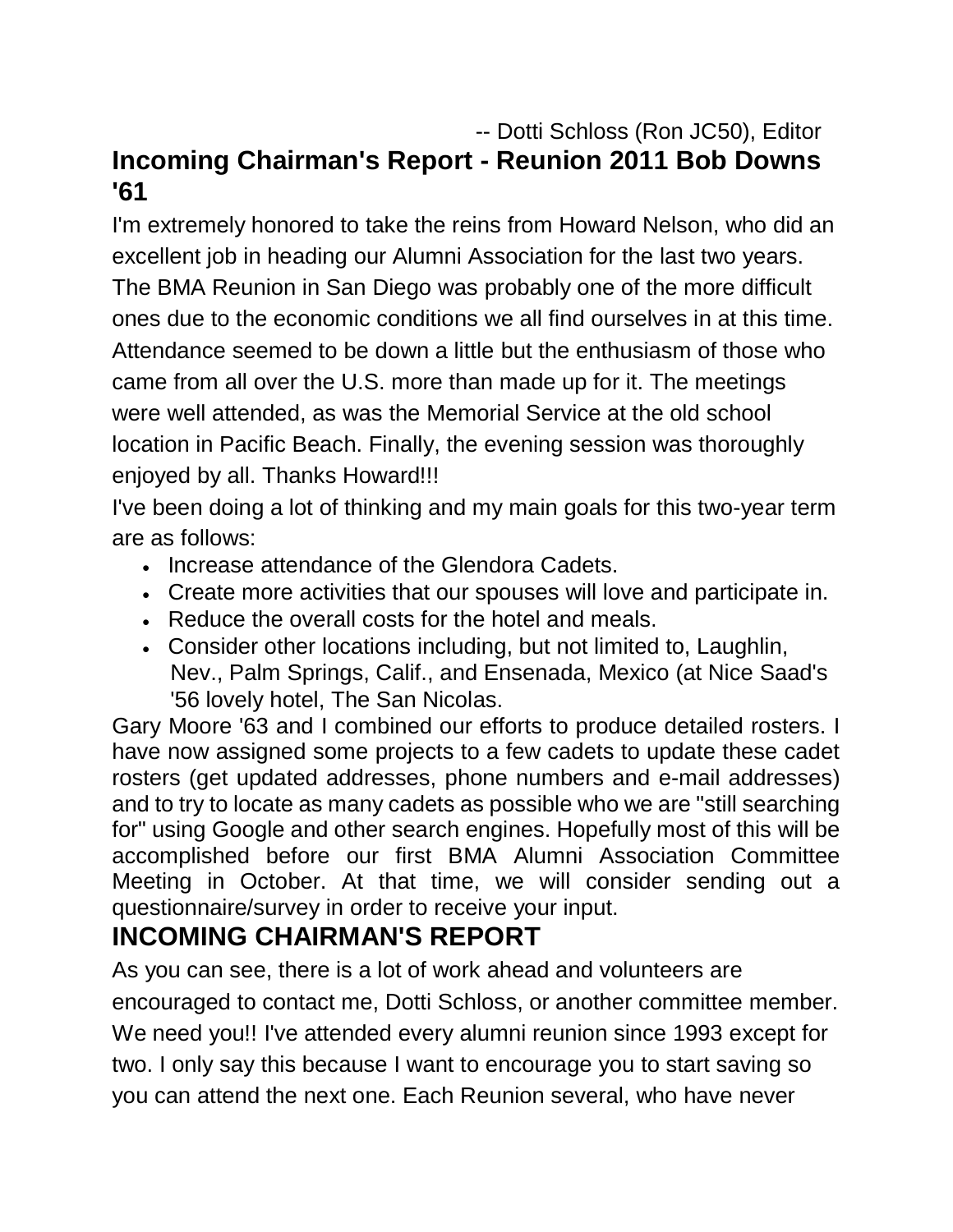attended a Reunion before, show up. Two years ago, Don Glennie '62 came for the first time. He was so happy to be there. He passed away two weeks later. What a loss had he decided not to attend.

BOB "THE DUCK" DOWNS '6, **[rmdowns@cox.net](mailto:rmdowns@cox.net)** Or mail to: 18012 N 54th Ln., Glendale, AZ 85308-1355

BMA ADJUTANT'S REPORT- Doug Halbert '50

Alumni Directory- An up-to-date directory was distributed to all those who attended the Reunion. If you wish a copy of this newest edition of the Directory, it can be accomplished in one of two ways: Those of you with e-mail can send a note to me at **[bmaalumni@gmail.com](mailto:bmaalumni@gmail.com)** and request a copy of the current directory. I can send it to you in a Excel worksheet or in comma separated values for you to format it the way you want.

For those of you who are not computer nerds, you can still get a copy, but it will cost you. The cost of printing and mailing requires that we ask for a contribution of \$5.00 to cover this work. No labor cost is included! DOUG HALBERT '50, **[bmaalumni@gmail.com](mailto:bmaalumni@gmail.com)** or mail to: 518 Hilinai St., Wailuku

## **TREASURER'S REPORT- Richard Parker '64**

I would like to thank all the people who helped make this reunion so successful. A special thanks to Rm and Dotti Schloss 'JC50, Gary Moore '63, Doug Halbert '50, Skip and Penny Brown '64, all the committee members that were able to make it to the meetings, and, of course, our 2009 Chairman, Howard Nelson.

The committee would also like to thank the members that contributed to our fund since the last Newsletter: John Aston '62, Bob Barbour '56, John Barnett '56, Jim Bramhill '58, Larry Curti '56, Mary Bright Englebrecht, L.D. Faas '54, Bart Hilliard '61, Arnie Kachok '49, James Kelly '49, Mike McCray '66, Bill Rogers '61, Nico Saad '56, John Sloan'50, Nick Smith '65, Gary Solis '59, Dana WaDer '58, C.V. Wood ill '63 and "Anonymous". If I missed anyone, please know we all appreciate your support. Thanks Again.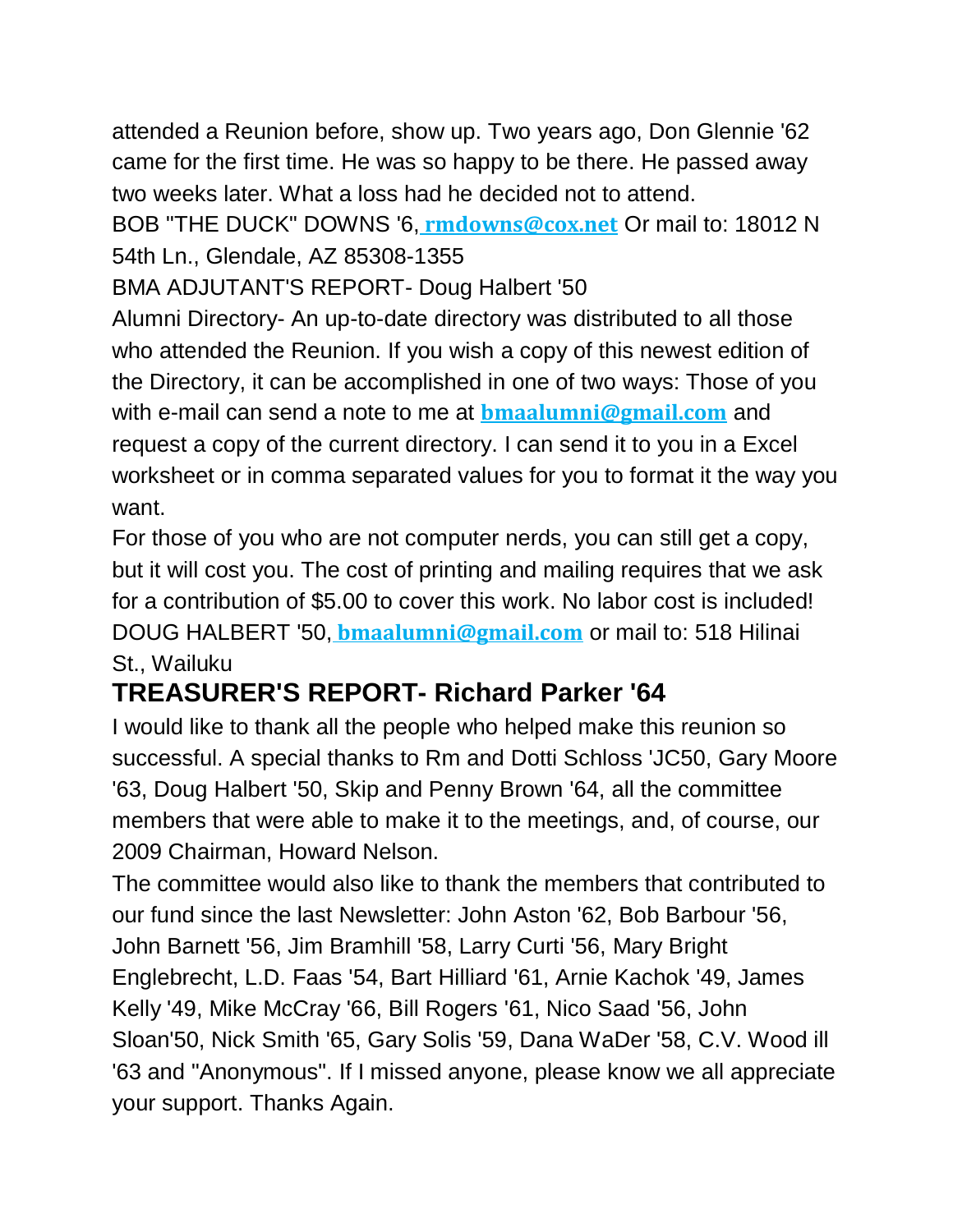### **BMA ALUMNI 2009 REUNION FINANCIAL STATEMENT**

| <b>ITEM</b>                   | <b>CREDIT DEBIT</b> |         | <b>BALANCE</b>     |
|-------------------------------|---------------------|---------|--------------------|
| <b>BEGINNING BALANCE -</b>    |                     |         |                    |
| 4/23/08                       |                     |         | \$1876.39          |
| <b>CONTRIBUTIONS</b>          | \$1963.00           |         | \$3839.39          |
| <b>REGISTRATION FEES</b>      | \$7796.00           |         | \$11635.39         |
| <b>PRINTING &amp; MAILING</b> |                     |         | \$1959.26\$9676.13 |
| <b>SERVICE CHARGES -</b>      |                     |         |                    |
| <b>12 MONTHS</b>              |                     | \$24.00 | \$9652.13          |
| <b>DOUBLETREE</b>             |                     |         |                    |
| <b>REUNION CHARGES</b>        |                     |         | \$6210.18\$3441.95 |
| <b>FINAL BALANCE AS OF</b>    |                     |         |                    |
| 5/12/09                       |                     |         | \$3441.95          |
|                               |                     |         |                    |

#### RICHARD PARKER '64, TREASURER

#### E-mail: **[usparker@att.net](mailto:usparker@att.net)**

Or mail to 986 Colby Circle, Corona, CA 92880-7353

### **Memorabilia Table**

Our Memorabilia Display at the Reunion was spectacular. Six tables and still not enough room for all the great stuff. There, of course, were lots of pictures of past events, and eras, along with yearbooks, school newsletters, uniforms, sabers and this year even an M-1 Garrand!!! There is really no limit to what shows up, from collector plates to post cards of the old school.

The memorabilia is graciously donated by lots of folks from almost every year BMA existed. Some bring cherished personal items for display and others may send me packages of real treasures from their closets and attics. Either way we are grateful. Thanks to all. We are assembling a really amazing archive.

If you have anything you don't want to keep, the items may be donated to the Alumni Association to display each year. Thanks to everyone. GARY MOORE '63, **[garyRmoore@earthlink.net](mailto:garyRmoore@earthlink.net)** Or mail to 3200 Estado St., Pasadena, CA 91107-2916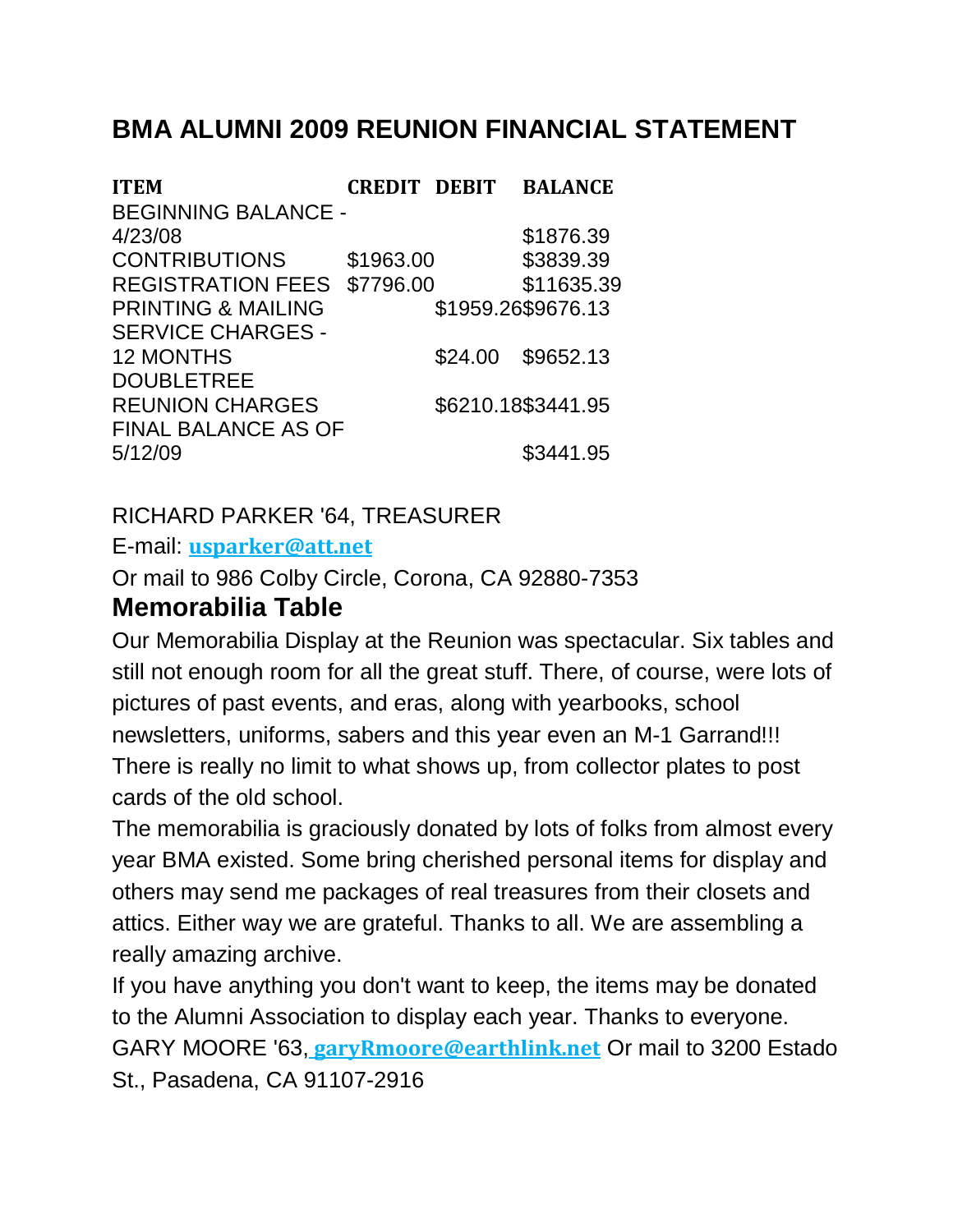# **NEWSLETTER EDITOR**

I just want to say thanks to so many who have provided me with great information for this newsletter over these past ten years (with Judy Parker and Janice Lewis filling in for two of those years and Gary Moore assisting with the Photo Edition for the 2003 Reunion which he chaired). I signed on in 1999 at the reunion chaired by Ed Gotthelf. You have made my life easier by keeping in touch. I do regret I will have to keep some correspondence, final taps, and Reunion photos for the next newsletter in October as space didn't permit and photos need some work. Remember, we want to hear from you. Send your information to me at: DOTTI SCHLOSS, EDITOR, **[dottibmanews@aol.com](mailto:dottibmanews@aol.com)** Or mail to: 2765 Gilbert Avenue, Corona, CA 92881

# **CORRESPONDENCE:**

Although we have correspondence that must wait until October, we do just want to give our well wishes to Mitzi Zuckerman (Roy '50) who has had repeat cataract surgery with multi-focal lenses implanted; to Patrick (Babbitt) Burke '60 who has had a four-way bypass open heart surgery in April, and to AI Owings' 44 and Lorrin Nichols '62 who are both recovering nicely. Keep in touch with updates, OK?

# **FINAL TAPS:**

Our condolences to Sandy Pratt and to the family of Dr. Russell Murray Pratt, M.D. who passed away in May of this year. We will include a writeup of his life in our next newsletter.

We have also learned of the passing of Tom Shultz Hope '54, a good friend of Howard Nelson.

The 2009 BMA Reunion was held at the DoubleTree Hilton in Mission Valley, San Diego.